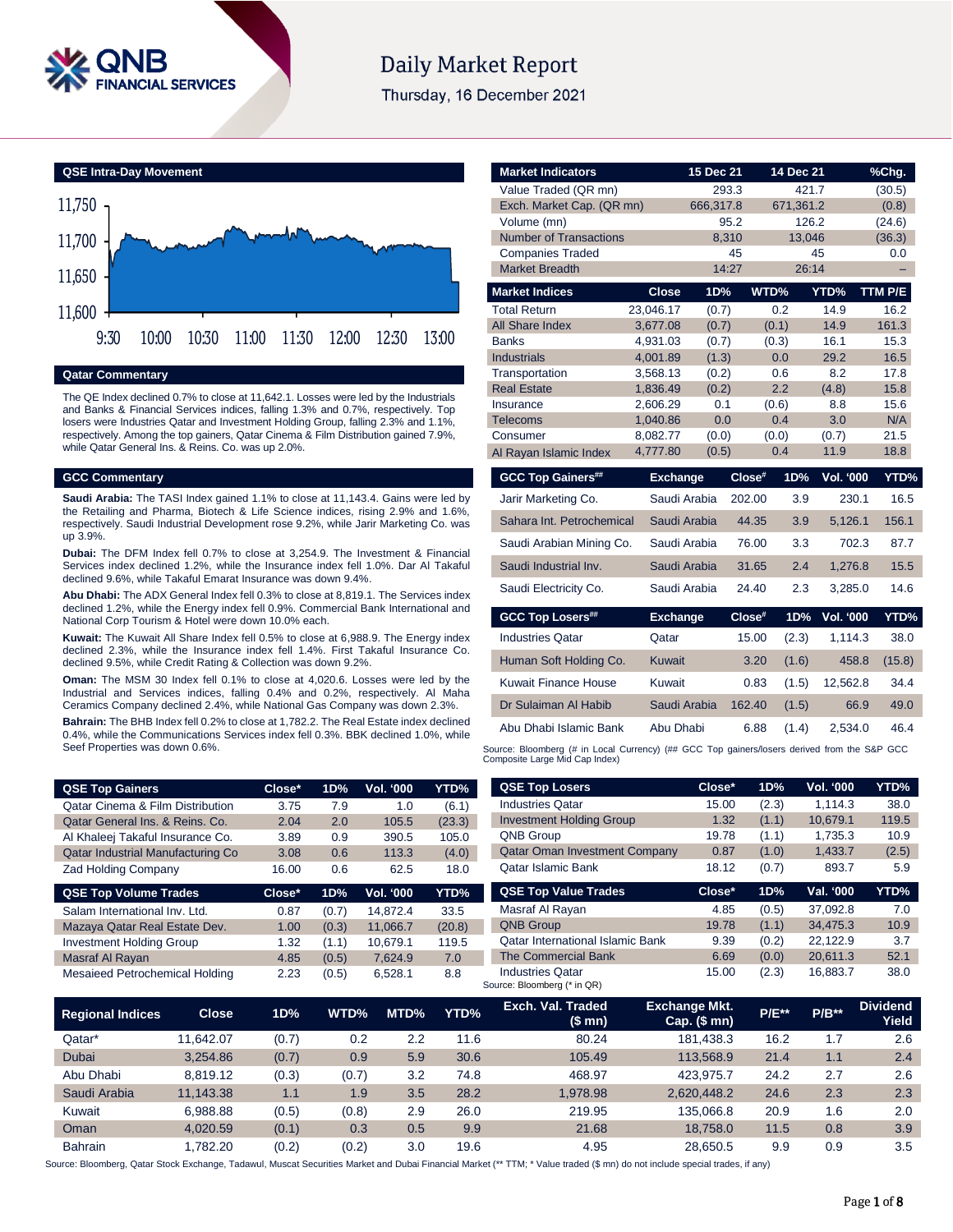### **Qatar Market Commentary**

- The QE Index declined 0.7% to close at 11,642.1. The Industrials and Banks & Financial Services indices led the losses. The index fell on the back of selling pressure from Qatari and Arab shareholders despite buying support from GCC and foreign shareholders.
- Industries Qatar and Investment Holding Group were the top losers, falling 2.3% and 1.1%, respectively. Among the top gainers, Qatar Cinema & Film Distribution gained 7.9%, while Qatar General Ins. & Reins. Co. was up 2.0%.
- Volume of shares traded on Wednesday fell by 24.6% to 95.2mn from 126.2mn on Tuesday. Further, as compared to the 30-day moving average of 135.8mn, volume for the day was 29.9% lower. Salam International Inv. Ltd. and Mazaya Qatar Real Estate Dev. were the most active stocks, contributing 15.6% and 11.6% to the total volume, respectively.

| <b>Overall Activity</b>        | Buy %* | Sell %*  | Net (QR)        |
|--------------------------------|--------|----------|-----------------|
| Qatari Individuals             | 28.43% | 29.59%   | (3,415,639.4)   |
| <b>Qatari Institutions</b>     | 27.06% | 29.55%   | (7, 297, 965.0) |
| Qatari                         | 55.48% | 59.14%   | (10,713,604.4)  |
| <b>GCC Individuals</b>         | 0.20%  | 0.22%    | (59, 817.3)     |
| <b>GCC</b> Institutions        | 3.58%  | 1.23%    | 6,900,146.8     |
| <b>GCC</b>                     | 3.78%  | 1.45%    | 6,840,329.5     |
| Arab Individuals               | 7.61%  | 8.70%    | (3, 182, 887.1) |
| <b>Arab Institutions</b>       | 0.07%  | $0.00\%$ | 215,114.5       |
| Arab                           | 7.69%  | 8.70%    | (2,967,772.6)   |
| <b>Foreigners Individuals</b>  | 3.10%  | 2.05%    | 3,075,833.5     |
| <b>Foreigners Institutions</b> | 29.95% | 28.66%   | 3,765,213.9     |
| <b>Foreigners</b>              | 33.05% | 30.72%   | 6,841,047.4     |

Source: Qatar Stock Exchange (\*as a % of traded value)

# **Global Economic Data**

### **Global Economic Data**

| Date      | <b>Market</b> | <b>Source</b>                            | <b>Indicator</b>                     | <b>Period</b> | <b>Actual</b> | <b>Consensus</b>         | <b>Previous</b> |
|-----------|---------------|------------------------------------------|--------------------------------------|---------------|---------------|--------------------------|-----------------|
| $12 - 15$ | US            | Mortgage Bankers Association             | <b>MBA Mortgage Applications</b>     | $10 - Dec$    | $-4.00%$      | $\overline{\phantom{a}}$ | 2.00%           |
| $12 - 15$ | <b>US</b>     | <b>Bureau of Labor Statistics</b>        | <b>Import Price Index MoM</b>        | <b>Nov</b>    | 0.70%         | 0.60%                    | 1.50%           |
| $12 - 15$ | US            | <b>Bureau of Labor Statistics</b>        | Import Price Index YoY               | Nov           | 11.70%        | 11.40%                   | 11.00%          |
| $12 - 15$ | <b>UK</b>     | <b>UK Office for National Statistics</b> | <b>CPI MoM</b>                       | <b>Nov</b>    | 0.70%         | 0.40%                    | 1.10%           |
| $12 - 15$ | UK            | <b>UK Office for National Statistics</b> | <b>CPI YoY</b>                       | Nov           | 5.10%         | 4.80%                    | 4.20%           |
| $12 - 15$ | <b>UK</b>     | <b>UK Office for National Statistics</b> | <b>CPI Core YoY</b>                  | <b>Nov</b>    | 4.00%         | 3.70%                    | 3.40%           |
| $12 - 15$ | <b>UK</b>     | <b>UK Office for National Statistics</b> | <b>Retail Price Index</b>            | Nov           | 314.3         | 313                      | 312             |
| $12 - 15$ | <b>UK</b>     | <b>UK Office for National Statistics</b> | <b>RPI MoM</b>                       | <b>Nov</b>    | 0.70%         | 0.30%                    | 1.10%           |
| $12 - 15$ | <b>UK</b>     | UK Office for National Statistics        | <b>RPI YoY</b>                       | Nov           | 7.10%         | 6.70%                    | 6.00%           |
| $12 - 15$ | France        | <b>INSEE National Statistics Office</b>  | <b>CPI EU Harmonized MoM</b>         | <b>Nov</b>    | 0.40%         | 0.40%                    | 0.40%           |
| $12 - 15$ | France        | <b>INSEE National Statistics Office</b>  | <b>CPI EU Harmonized YoY</b>         | Nov           | 3.40%         | 3.40%                    | 3.40%           |
| $12 - 15$ | France        | <b>INSEE National Statistics Office</b>  | <b>CPI MoM</b>                       | <b>Nov</b>    | 0.40%         | 0.40%                    | 0.40%           |
| $12 - 15$ | France        | <b>INSEE National Statistics Office</b>  | <b>CPI YoY</b>                       | Nov           | 2.80%         | 2.80%                    | 2.80%           |
| $12 - 15$ | China         | <b>National Bureau of Statistics</b>     | <b>Retail Sales YoY</b>              | <b>Nov</b>    | 3.90%         | 4.70%                    | 4.90%           |
| $12 - 15$ | China         | <b>National Bureau of Statistics</b>     | <b>Retail Sales YTD YoY</b>          | Nov           | 13.70%        | 13.80%                   | 14.90%          |
| $12 - 15$ | China         | <b>National Bureau of Statistics</b>     | <b>Industrial Production YoY</b>     | <b>Nov</b>    | 3.80%         | 3.70%                    | 3.50%           |
| $12 - 15$ | China         | <b>National Bureau of Statistics</b>     | <b>Industrial Production YTD YoY</b> | Nov           | 10.10%        | 10.40%                   | 10.90%          |

Source: Bloomberg (s.a. = seasonally adjusted; n.s.a. = non-seasonally adjusted; w.d.a. = working day adjusted)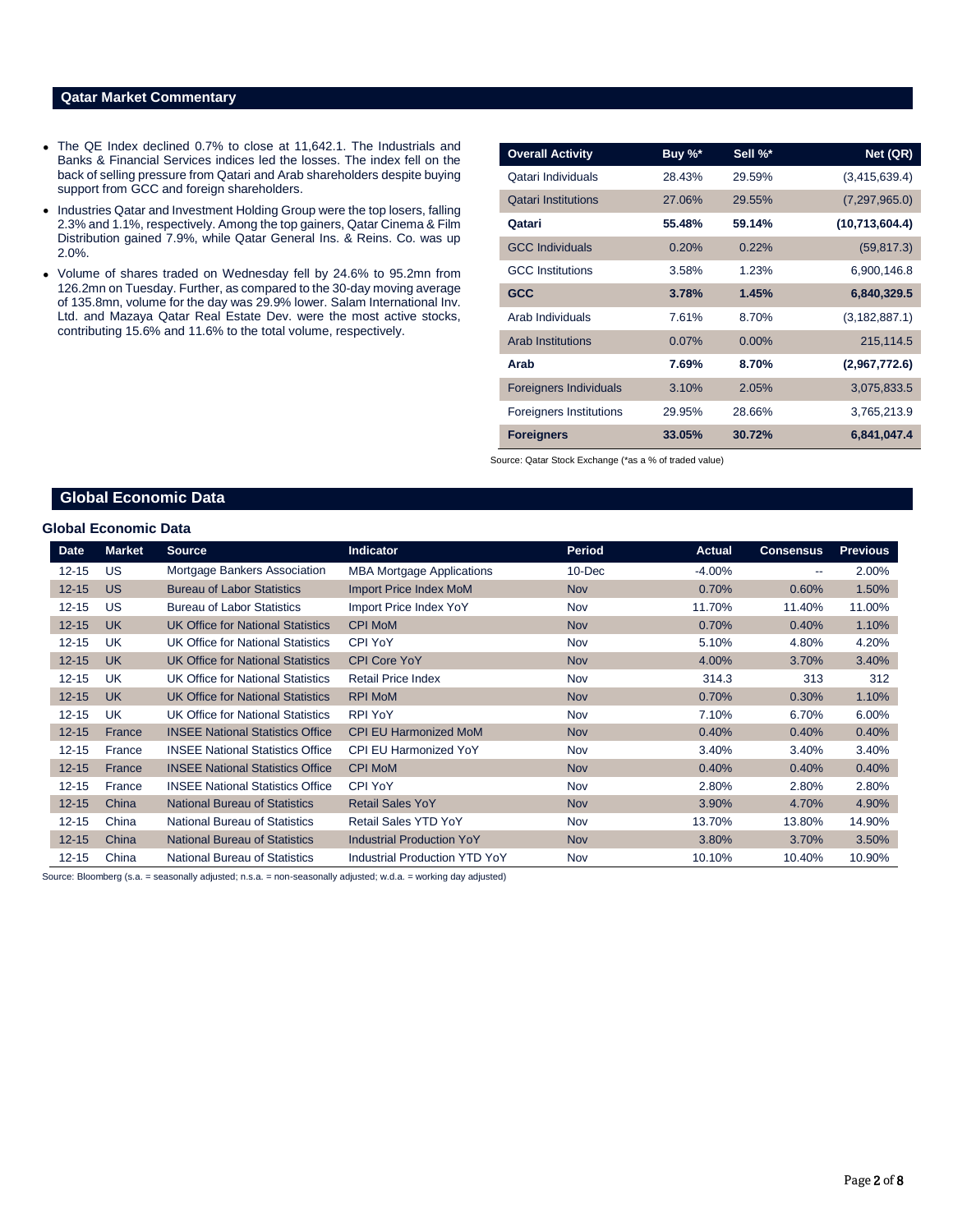**Qatar** 

- **QNBK receives 'Strongest Bank in the Arab World 2021' award by WUAB –** QNB Group, the largest financial institution in the Middle East and Africa, recently received the award for "Strongest Bank in the Arab World 2021" during the Banking Excellence and Achievement Awards ceremony recently organized by the World Union of Arab Bankers (WUAB) in Beirut during the celebration of the 15th anniversary of the Union's founding. The ceremony brought together a number of dignitaries and economic and media personalities, along with prominent leaders in the banking and technology sectors in the Arab region and the world. This annual award aims to value the efforts of the Arab banking and financial institutions to provide innovative services and solutions, and to improve digital customer experience. The prestigious award recognizes the Group's strong financial performance, asset growth and successful business strategy, cementing its leadership in the banking sector in the region. This achievement also reflects the success of the group's strategy in addressing the challenges of the Covid-19 pandemic and its continuous efforts to develop innovative and secure digital banking solutions and services via the Internet and mobile. (QNB Press Release)
- **UDCD, Ruzgar Healthcare sign shareholder agreement to establish, operate 'The Pearl International Hospital' –** United Development Company (UDCD), the master developer of The Pearl and Gewan Islands, has announced the signing of a shareholder agreement with Ruzgar Healthcare Holding to establish and operate The Pearl International Hospital at The Pearl Island. The agreement was signed by Ibrahim Jassim Al-Othman, UDCD president, CEO, and member of the board; and Oktay Ercan, chairman of Ruzgar Healthcare Holding, at the UDCD Tower. (QSE, Gulf-Times.com)
- **December 19 to be National Day official holiday –** On the occasion of Qatar National Day on December 18, the Amiri Diwan announced that Sunday, December 19, will be an official holiday. (Gulf-Times.com)
- **ORDS, Huawei sign 5-Year global frame agreement –** Ooredoo (ORDS) and Huawei sign five-year global frame agreement that will see Huawei supply radio, core and transport products and solutions to the Qatari group, according to statement. Pact covers all related implementation and integration services of Ooredoo Group operating companies in Qatar, Indonesia, Algeria, Iraq, Kuwait, Oman, Tunisia, Myanmar and Maldives. (Bloomberg)
- **VFQS partners with The Torch for QND fireworks event –** Vodafone Qatar (VFQS), in partnership with Aspire Katara Hospitality, has been officially announced as the telecom partner of The Torch Fireworks event that will take place in Aspire Zone at 7pm Friday. The Torch Fireworks event is a key part of Qatar's winter season activities in the lead up to Qatar National Day (QND), in addition to the celebrations that have been taking place in Katara over the past two weeks and the distinguished QND decoration, a statement said. The second edition of The Torch Fireworks event will light up Doha's skies for over ten minutes, with a high impact display for spectators. Visitors can also take the opportunity to enjoy other activities at Aspire Park during Qatar National Day, including the Qatar Balloons Festival which Vodafone is also sponsoring. This collaboration is a continuation of the role Vodafone Qatar has been playing in supporting Qatar's hosting of local and international events across sports, entertainment and culture. The Company's state-of-the-art network plays a vital part in delivering an excellent experience for

event participants and organizers, the statement added. (Gulf-Times.com)

- **Ministry of Finance to launch 'Tahfeez'; program aimed at strengthening Qatar's private sector –** Qatar's Ministry of Finance announced that it will launch "Tahfeez', a program aimed at enhancing local services and products in an effort to strengthen Qatar's private sector and homegrown companies. The program will consist of three pillars- Qatar In-Country Value (QICV), Environmental, Social and Governance (ESG) and Small and Medium Enterprises (SMEs). (Gulf-Times.com)
- **Cabinet approves bill on ownership of real estate –** The Cabinet has approved a draft law regulating the ownership of real estate in the country by diplomatic and consular missions, and referring it to the Shura Council. The Cabinet, chaired by Prime Minister and Minister of Interior HE Sheikh Khalid bin Khalifa bin Abdulaziz Al Thani, took the decision on Wednesday. The preparation of the draft law comes to replace Law No 1 of 1980 regulating the ownership of real estate by foreign missions in Qatar, and within the framework of modernizing legislation. At the outset of the meeting, the Cabinet conveyed its highest congratulations to HH the Amir of State of Qatar Sheikh Tamim bin Hamad Al Thani on the occasion of the Qatar National Day and also sent congratulations to the honorable Qatari people. (Qatar Tribune)
- **CRA launches report on best practices in accessible telecom to boost awareness –** With the aim of raising awareness about accessible telecommunications, the Communications Regulatory Authority (CRA) and Mada Centre launched a landmark report at a seminar held for the purpose. Called the Accessible Telecommunications International Best Practices report, the document was released at a seminar attended by officials from the CRA and Mada Centre, and representatives of the Ministry of Communications and Information Technology (MCIT), Ooredoo Qatar (ORDS) and Vodafone Qatar (VFQS). The report was developed with the aim of informing stakeholders about the international best practices in the field of accessible telecommunications, in addition to the latest systems, technologies, equipment, tools, software, and services that help improve the accessibility to telecommunications services and applications by users with physical, visual, speech, and hearing disabilities and the elderly users. Within the framework of the strategic partnership between the Communications Regulatory Authority and Mada Centre, work was carried out for two years according to a methodology based on research and study of the international best practices in the field of accessible telecommunications. The policies and services provided to persons with disabilities and the elderly were evaluated and discussed with stakeholders and service providers. (Qatar Tribune)
- Page 3 of 8 **PwC Middle East survey: Organizations need to access their people's full potential to build tomorrow's workforce –** PwC Middle East on Wednesday launched the Middle East cut of the Future of Work and Skills Survey: "Building tomorrow's workforce: Six no-regrets plays to make today", that highlights that leadership and strategic planning for the future are key to creating robust workforce strategies. The survey drew upon views of almost 4,000 business and human resources (HR) leaders globally, with 300 across the Middle East (UAE, KSA, Qatar & Egypt). Bassam Hajhamad, Country Senior Partner, PwC Qatar said: "Qatar continues to transform at a rapid pace and organizations are striving for more integrated business and workforce strategies, reinforced by robust strategic planning and the re-skilling of employees." He added: "Effective planning and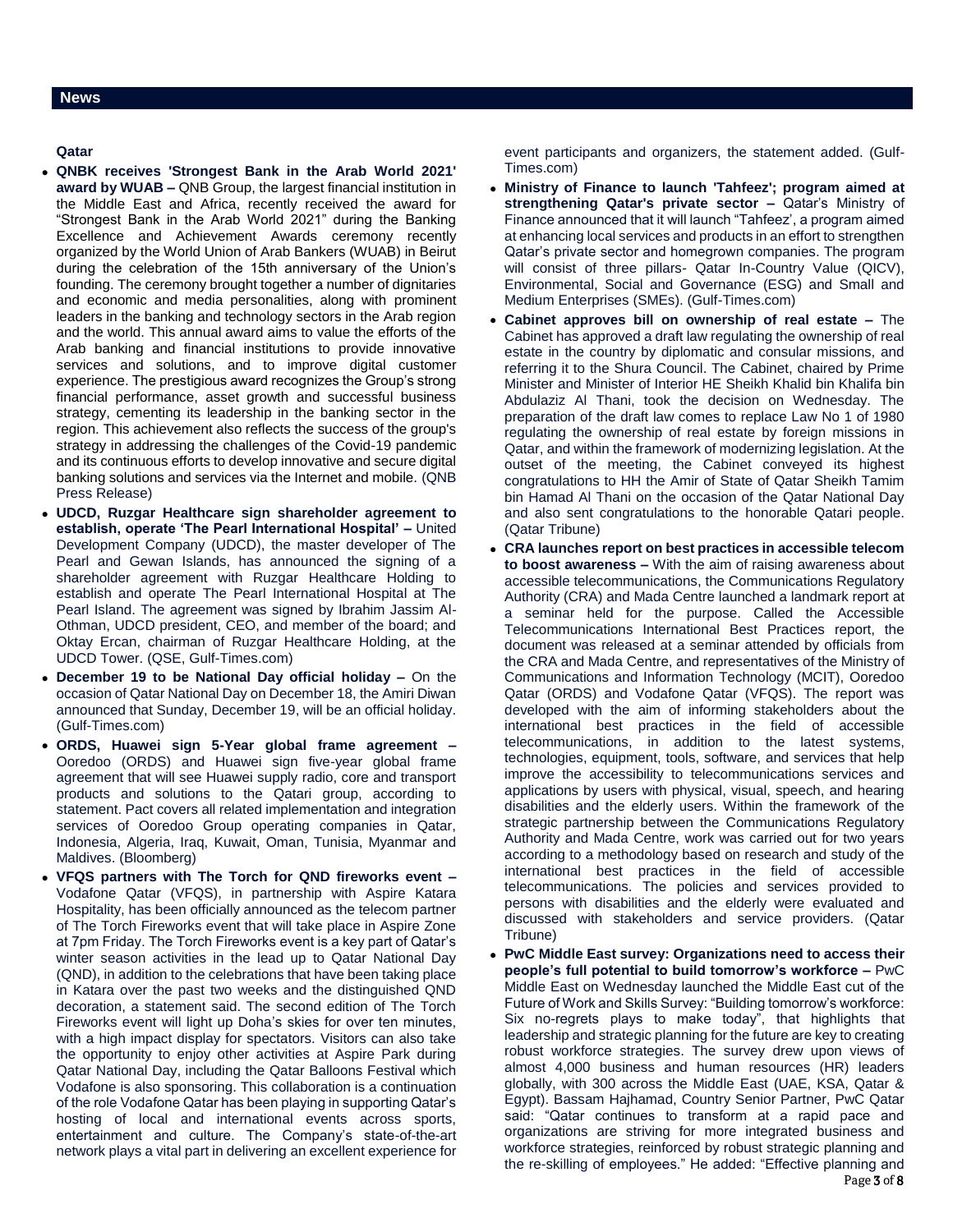building trust are key to addressing workforce dynamics as well as recognizing the importance of digitalization and data transformation in building an organization's workforce of tomorrow." (Qatar Tribune)

- **Summit paves way for closer GCC relations, says Cabinet –** The Cabinet has welcomed the results of the meeting of the 42nd session of the Supreme Council of the Cooperation Council for the Arab States of the Gulf (GCC), which was held Tuesday in Riyadh, the sisterly Kingdom of Saudi Arabia, with the participation of His Highness the Amir Sheikh Tamim bin Hamad Al-Thani. The Cabinet stressed that the decisions, recommendations and positions contained in the Riyadh Declaration issued by the summit, and included in its final communique, represent a new starting point for the process of joint Gulf action towards more cooperation and strategic integration among the GCC states, unifying visions, facing challenges, mobilizing energies to develop and strengthen the GCC role to achieve the aspirations of its peoples, and effectively contributing to maintaining the regional security and stability and protecting world peace. (Gulf-Times.com)
- **Startup ecosystem growing rapidly in Qatar –** The startup ecosystem in Qatar is growing rapidly. Officials and experts highlighted the efforts being taken by concerned authorities in order to promote and nurture startups and how entrepreneurs are being provided resources and opportunities to accomplish and achieve their goals, during a panel session on 'Nurturing the startup ecosystem in Qatar'. Forbes Middle East, in association with Dukhan Bank, QFC and TASMU, hosted its inaugural event entitled 'Digital Qatar Symposium & Awards 2021' with the theme 'Leveraging Digital Innovation for Continued Excellence' which discussed insights about the digital uplifts being taken by Qatar. (Peninsula Qatar)
- **Qatar Executive takes delivery of three Gulfstream G650ERs –** Qatar Executive has taken delivery of a further three Gulfstream G650ER aircraft, "reaffirming its position as the largest owneroperator" of the ultramodern jet, with a total of 11 in its fleet. All three aircraft will operate on strategic ultra-long-haul routes to Africa, the Americas, Asia-Pacific and Europe. (Gulf-Times.com)
- **Qatar Tourism unveils luxury offerings at ITLM Cannes –** Qatar Tourism headed a Qatari delegation comprising hotels, DMCs, exhibition venues and Qatar Airways to ILTM Cannes 2021in Cannes, France, and profiled a host of new tourism products and luxury offerings in the country. Chief Operating Officer of Qatar Tourism Berthold Trenkel said, "We are very pleased with the tourism developments taking place in Qatar. As stewards of the sector, Qatar Tourism works with our partners across the public and private sectors to builds experiences that will appeal to a range of residents and visitors. (Qatar Tribune) **International**
- **IMF warns of interest rate risks as global debt hits \$226tn –** Global debt surged to \$226tn last year, its biggest one-year jump since World War Two, and will be put at risk if global interest rates rise faster than expected and growth falters, the International Monetary Fund said on Wednesday. In a blog posting, IMF officials said the COVID-19 pandemic caused debt to hit 256% of global GDP in 2020, an increase of 28 percentage points. Government borrowing accounted for slightly over half of the \$28tn increase, but private debt among non-financial corporations and households also hit new highs. Advanced economies and China accounted for 90% of the debt rise, enabled by low interest rates. Debt rose less in other developing countries, which were hampered by often higher borrowing costs and limited access to funding, the IMF said. IMF Fiscal Affairs Director Vitor Gaspar and other officials said that higher interest rates will diminish the impact of increased fiscal spending, and

cause debt sustainability concerns to intensify. "The risks will be magnified if global interest rates rise faster than expected and growth falters," the officials wrote. "A significant tightening of financial conditions would heighten the pressure on the most highly indebted governments, households, and firms. If the public and private sectors are forced to deleverage simultaneously, growth prospects will suffer." (Reuters)

- **Shortages, inflation curb US retail sales in November –** US retail sales increased less than expected in November, likely payback after surging in the prior month as Americans started their holiday shopping early to avoid empty shelves. A rotation in spending from goods back to services also appears to have held back retail sales last month, with the report from the Commerce Department on Wednesday showing a sharp drop in receipts at electronics and appliance stores. Online retail sales were unchanged. Higher food and gasoline prices are probably curtailing discretionary spending. The modest retail sales gain did not change views that the economy was regaining steam after a slowdown in the third quarter that was triggered by the COVID-19 Delta variant and rampant shortages. In a nod to soaring inflation, the Federal Reserve on Wednesday said it would end its pandemic-era bond purchases in March, paving the way for three quarter-percentage-point interest rate increases by the end of 2022. "Consumers are still doing their best to keep the economy's sails full and the recovery on track," said Christopher Rupkey, chief economist at FWDBONDS in New York. Retail sales rose 0.3% last month after surging 1.8% in October. Sales have now risen for four straight months. They increased 18.2% year-onyear in November. Economists polled by Reuters had forecast retail sales rising 0.8%. Estimates ranged from as low as being unchanged to as high as a 1.5% increase. Several of the top US retailers reported in mid-November that they had noticed an earlier start to holiday shopping. Retail sales could remain moderate in December, though higher savings and rising wages amid a tight labor market are supportive of spending. (Reuters)
- **US business inventories increase strongly in October –** US business inventory accumulation increased strongly in October, suggesting that restocking could again support economic growth this quarter even as motor vehicle inventories remain depressed because of shortages. Business inventories rose 1.2% after gaining 0.8% in September, the Commerce Department said on Wednesday. Inventories are a key component of gross domestic product. Economists polled by Reuters had forecast inventories rising 1.1%. Inventories increased 7.8% on a YoY basis in October. Retail inventories edged up 0.1% in October as estimated in an advance report published last month. That followed a 0.1% dip in September. Motor vehicle inventories decreased 1.0% instead of 0.7% as estimated last month. Retail inventories excluding autos, which go into the calculation of GDP, increased 0.5%, rather than 0.4% as estimated last month. A moderate pace of inventory drawdown in the third quarter accounted for all of the 2.1% annualized rise in GDP last quarter. Inventories were depleted in the first half of the year, and COVID-19 pandemic-related shortages are making it difficult to rebuild stocks. The urgent need to restock is keeping manufacturing humming and supporting the overall economy. (Reuters)
- **US import prices slow in November on petroleum –** US import price growth slowed in November from the prior month amid a moderation in the costs of petroleum products, but underlying imported inflation pressures remained strong with supply chains still snarled. Import prices increased 0.7% last month after accelerating 1.5% in October, the Labor Department said on Wednesday. In the 12 months through November, prices jumped 11.7%, the biggest rise since September 2011, after increasing 11.0% in October. Economists polled by Reuters had forecast import prices, which exclude tariffs, increasing 0.7%. Brent crude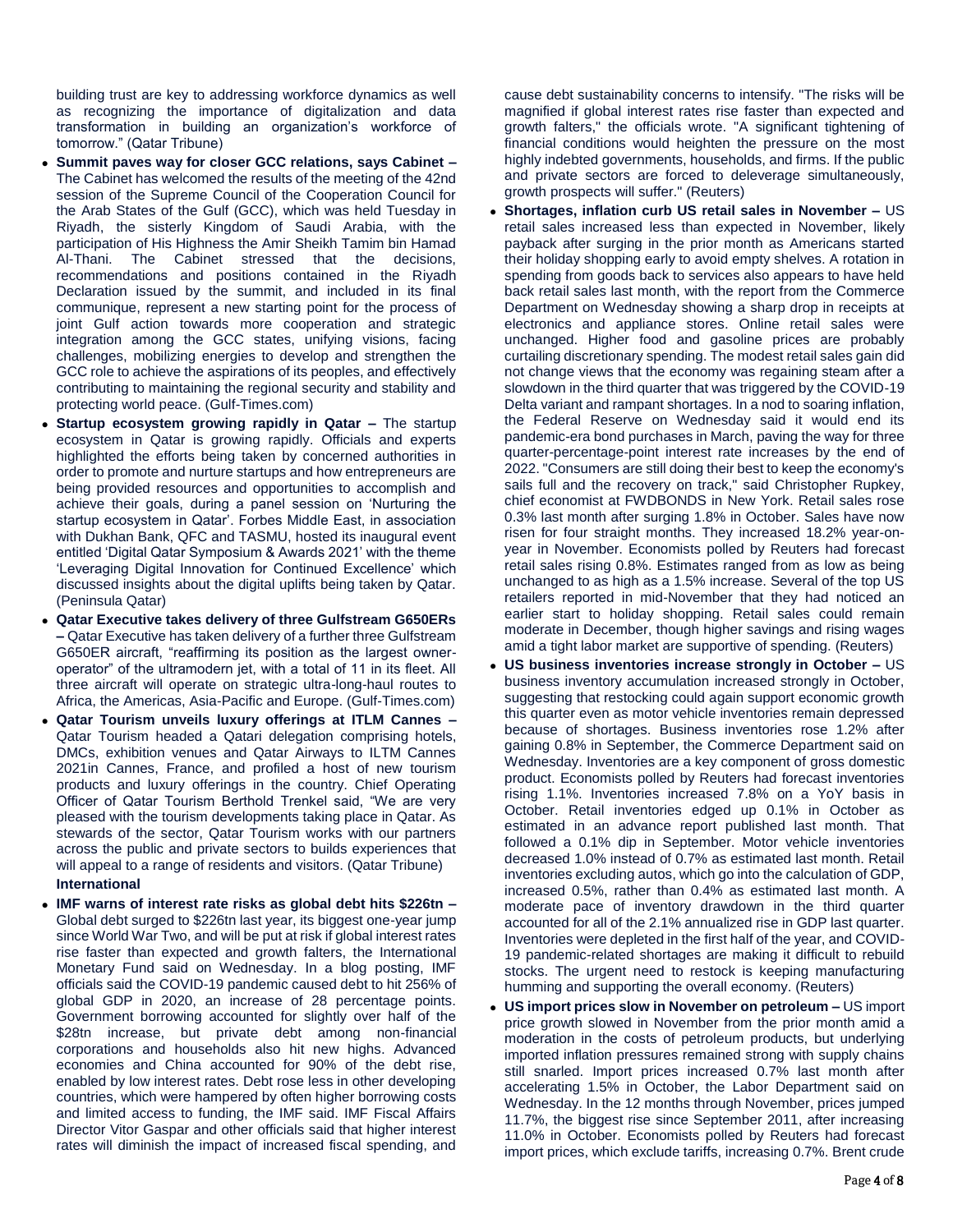oil prices have retreated from their recent peaks and were below \$73 a barrel on Wednesday amid growing signs that supply growth will outpace demand next year. That is a welcome respite as inflation continues to march higher. Consumer and producer prices rose strongly in November. Inflation is being fueled by fiscal stimulus and strained global supply chains because of the COVID-19 pandemic. Imported fuel prices gained 2.0% last month after soaring 11.1% in October. Petroleum prices rose 0.4%, while the cost of imported food fell 0.3%. Excluding fuel and food, import prices increased 0.6%. These so-called core import prices advanced 0.4% in October. They increased 5.8% on a YoY basis in November. The report also showed export prices rose 1.0% in November after accelerating 1.6% in October. Prices for agricultural exports increased 0.8%. Nonagricultural export prices rose 1.0%. Export prices shot up 18.2% YoY in November. That was the largest gain since the series was first published in September 1984 and followed an 18.0% annual increase in October. (Reuters)

- **US retail sales miss expectations in November –** US retail sales increased less than expected in November, likely payback after surging in the prior month as Americans started their holiday shopping early to avoid shortages and paying more for goods. Retail sales rose 0.3% last month, the Commerce Department said on Wednesday. Data for October was revised higher to show retail sales surging 1.8% instead of 1.7% as previously reported. Sales have now risen for four straight months. Economists polled by Reuters had forecast retail sales rising 0.8%. Estimates ranged from as low as being unchanged to as high as a 1.5% increase. Several of the top US retailers reported in mid-November that they had noted an earlier start to holiday shopping. Trillions of dollars in COVID-19 pandemic relief from governments across the globe fueled demand for goods, straining supply chains. The resulting shortages, ranging from motor vehicles to furniture and electronics, have raised goods prices. Consumer prices increased a solid 0.8% in November, with the YoY gain of 6.8% the largest since June 1982. The modest retail sales gain likely does not change views that the economy is regaining steam after a slowdown in the third quarter that was triggered by the Delta variant of the coronavirus and rampant shortages. The report was released as Federal Reserve officials prepared to wrap up a two-day policy meeting. (Reuters)
- **US airlines warn 5G wireless could wreak havoc with flights –** Major US air carriers warned on Wednesday that plans by wireless carriers to use spectrum for 5G wireless services starting Jan. 5 could disrupt thousands of daily flights and cost air passengers \$1.6bn annually in delays. AT&T and Verizon Communications must delay the plans to use C-Band spectrum for 5G wireless services, United Airlines Chief Executive Scott Kirby said following a US Senate Commerce Committee hearing, saying it could delay, divert or cancel about 4% of daily flights and impact hundreds of thousands of passengers. "It would be a catastrophic failure of government," Kirby told reporters. The aviation industry and the Federal Aviation Administration (FAA) have raised concerns about potential interference of 5G with sensitive aircraft electronics like radio altimeters. Last week, the FAA issued new airworthiness directives warning that interference from 5G wireless spectrum could result in flight diversions, but did not quantify the impact. "Coming Jan. 5 - unless something changes -- we will not be able to use radio altimeters at 40-something of the largest airports in the country," Kirby said. "It is a certainty. This is not a debate." Kirby said it would mean that at major US airports in the event of bad weather, cloud cover or even heavy smog "you could only do visual approaches essentially." Trade group Airlines for America (A4A) said Wednesday that if the FAA 5G directive had been in effect in 2019, "approximately 345,000 passenger flights, 32 million

passengers, and 5,400 cargo flights would have been impacted in the form of delayed flights, diversions, or cancellations." Southwest Airlines' (LUV.N) chief executive, Gary Kelly, told the Senate hearing that if the FAA directive takes effect it "would be a significant setback" to its operations. The wireless industry defended the technology. "The aviation industry's fearmongering relies on completely discredited information and deliberate distortions of fact," CTIA, a wireless trade group, said. It said that 5G operates safely and without causing harmful interference to aviation operations in nearly 40 countries around the world. (Reuters)

- **Britain's inflation exceeds 5% in November, fastest in a decade –** UK inflation surged to its highest level in more than a decade in November, exceeding 5% months before the Bank of England had expected. Increases in the price of clothing, auto fuel and second-hand cars drove consumer prices up 5.1% from a year earlier, according to data released on Wednesday. Core inflation, which strips out energy and other volatile items, climbed to 4%, the highest since 1992. The overall rate of inflation was up from 4.2% in October. It has increased by 3.1 percentage points in the space of just four months, the fastest gain on record. Without the threat posed by the omicron variant, the figures, as well as data pointing to a strengthening labor market, may have been enough for the BoE to raise interest rates on Thursday. But with new government restrictions adding to economic uncertainty, investors and economists expect the Monetary Policy Committee to delay the move until February. Money markets raised their wagers on the pace of BoE tightening after the data. Traders are betting on 8 basis points of rate hikes at Thursday's meeting, compared with 5 basis points on Tuesday. They also see the key rate rising to 1% in September, from November previously. The pound gained 0.2% after the data to \$1.3249 in London yesterday. Government bonds fell, sending the yield on 10-year securities 3.1 basis points higher to 0.752%. The reading will be "uncomfortably high for the MPC, but omicron necessitates a little more patience," said Samuel Tombs, chief UK economist at Pantheon Macroeconomics. Nonetheless, the jump above 5% comes far sooner than the BoE had expected, with officials only predicting the measure would peak around that level in the second quarter of next year. "Today's data adds to the case for raising interest rates sooner rather than later. The labor market is tight, and with inflation high, there's a risk that expectations about future price gains become unanchored. That would open the door to a period of persistent inflation. The strength of recent data means an interest rate rise from the BoE can't be ruled out on Thursday. But our base case is that the central bank holds off lifting rates, citing uncertainty about the omicron variant," says Dan Hanson - Bloomberg Economics. Some forecast even faster gains in 2022. In its regular economic stock-take of the UK, the International Monetary Fund this week said the rate could hit 5.5% in the spring, as it cautioned the BoE against "inaction bias." For policy makers, the worry is that price increases could start seeping into wages, making it harder to bring inflation back to its 2% target. Data on Tuesday showed annual pay gains excluding bonus climbed 4.3% in the three months to October. "It is concerning that inflation is outpacing wages and if this disparity continues to increase as we predict, real household incomes will be squeezed further, dampening consumer spending, and weakening overall economic activity," said Suren Thiru, head of economics at the British Chambers of Commerce. (Bloomberg)
- **ECB set to dial back stimulus one more notch –** The European Central Bank is all but certain to dial back its stimulus one more notch on Thursday while pledging to keep supporting the financial system next year, sticking to its long-held view that alarmingly high inflation will abate on its own. With the Eurozone's economy now back to its pre-pandemic size, pressure is mounting on the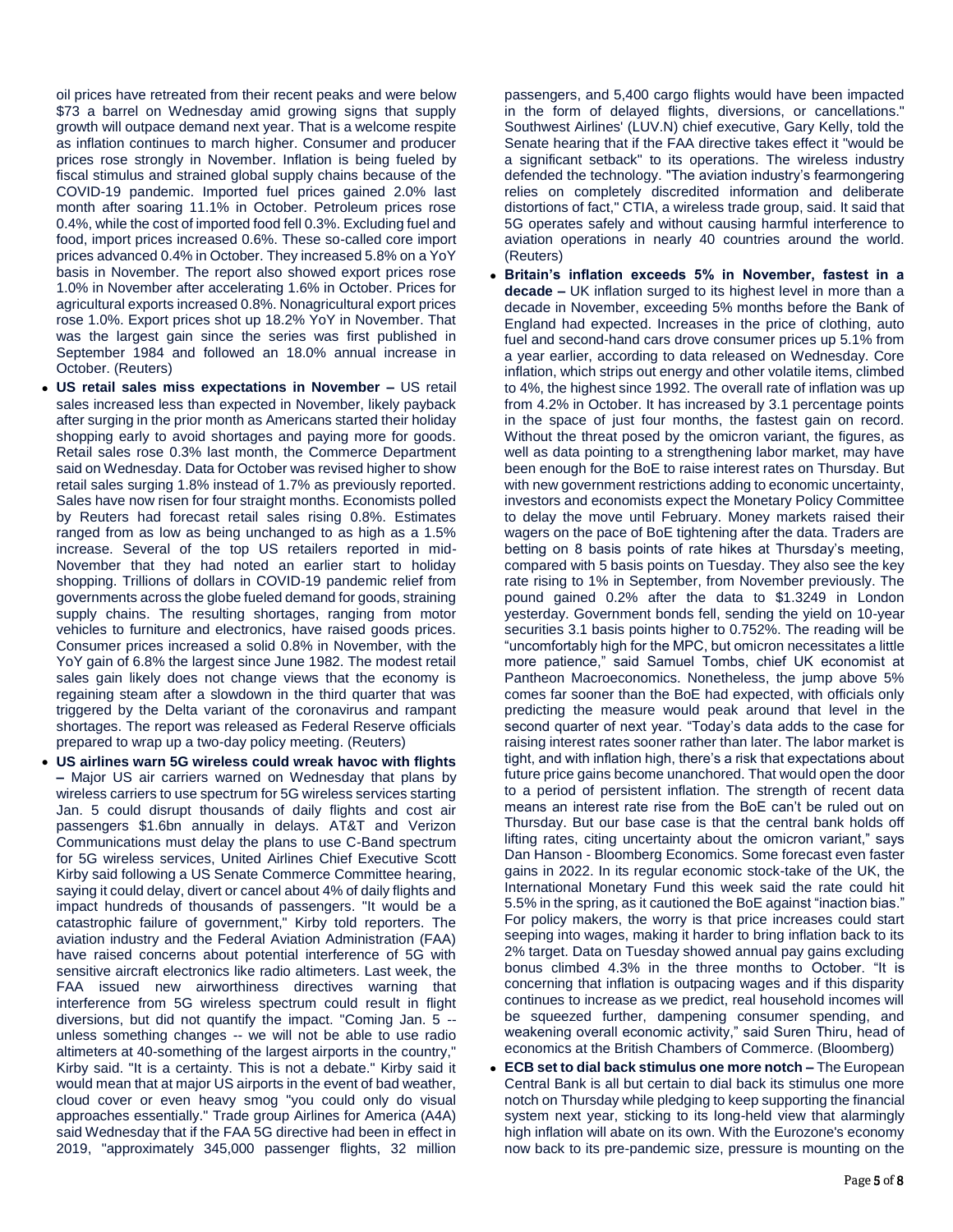bank to follow its global peers in turning off the money taps. But policymakers are also fearful that stepping back too quickly could unravel years of work to rekindle once anaemic inflation. The ECB's dilemma is further complicated by an unusually uncertain outlook, which could force rate-setters to delay many of their big decisions until the new year, leaving policy exceptionally flexible with limited commitments. The compromise is likely to be clarity on the framework of ECB policy in 2022, with details to be filled in as policymakers gain confidence that inflation, now running at more than twice the bank's 2% target level, comes down quickly in 2022. What appears certain is that bond buys under a 1.85tn euro Pandemic Emergency Purchase Program will be reduced next quarter then wound down at the end of March. A longrunning Asset Purchase Program, however, will be ramped up, compensating for some of this lost stimulus. Still, overall purchases could be left at around 40 billion euros a month, less than half of the current buying, a Reuters poll of analysts showed. (Reuters)

- **Flash PMI: Japan's factory activity growth slows in December –** Japan's manufacturing activity expanded for an 11th straight month in December, but at a slightly slower pace than the previous month as weaker output and new order growth softened. Activity in the services sector also grew at a slower pace, slipping from a more than two-year high recorded in the prior month, suggesting it will take time for the sector to fully recoup the negative impact from the coronavirus pandemic. The au Jibun Bank Flash Japan Manufacturing Purchasing Managers' Index (PMI) fell to a seasonally adjusted 54.2 from a final 54.5 in the previous months. "Manufacturers and services companies signaled softer rates of output and new order growth compared to November," said Annabel Fiddes, economics associate director at IHS Markit, which compiles the survey. "Cost pressures also remained more acute at manufacturers, with average input prices rising rapidly amid reports of higher material costs and supplier shortages." Manufacturers reported a decline in suppliers' delivery times and stocks of purchases and a slowing expansion of new export orders. Both manufacturers and servicesector firms became less optimistic about business conditions in the 12 months ahead, IHS Markit's Fiddes said. "Concerns over supply chains, rising costs and the unpredictable nature of the pandemic (including new strains) pushed overall optimism down to the lowest in four months," she said. The au Jibun Bank Flash Services PMI Index dropped to a seasonally adjusted 51.1, a nearly two point drop from the prior month's final of 53.0. The au Jibun Bank Flash Japan Composite PMI, which is calculated by using both manufacturing and services, dropped to rose to 51.8 from November's final of 53.3. (Reuters)
- **Russian gas exports to Europe via Yamal pipeline on the rise –** Russian natural gas deliveries to Germany through the Yamal-Europe pipeline have increased in the early hours of Wednesday, data from German network operator Gascade showed. Flows at the Mallnow metering point on the German-Polish border stood at an hourly volume of 12,268,936 kilowatt hours (kWh) on Wednesday morning, up from just over 10,000,000 kWh on Monday and Tuesday. The pipeline is one of the major routes for Russian gas exports to Europe and traverses Belarus. The flows have not been interrupted after the Belarus leader Alexander Lukashenko again warned Minsk could suspend the transit of natural gas across its territory to Europe in response to new Western sanctions, boosting spot gas prices. Nominations for Wednesday's volumes at the Velke Kapusany metering point on the Slovakia-Ukraine border, another major route to Europe, were for 952,375.8 megawatt hours (MWh) or 89.8 million cubic metres, similar to levels seen in December so far. (Reuters)

### **Regional**

- **GCC's commercial bank assets grow by 3% in 1H of 2021 –** Total assets of banks in the Gulf Cooperation Council have increased by 3.1% in the first half of 2021 compared to the figures at the end of 2020. The commercial banks operating in the GCC countries reported a hike in their assets to \$2.6tn, according to a report released by the GCC-Stat. Saudi Arabia and the UAE account for about one-third of the total banking assets in the GCC, with the latter acquiring the lion's share of 33% and the former amounting to 31.5%. (Zawya)
- **GCC net foreign assets see a slight increase in first half of 2021 –** The GCC's net foreign assets, held by the members' central banks, recorded a total of \$655bn in the first half of 2021, up by 0.2% compared to the end of 2020. Saudi Arabia topped the list, acquiring the largest share of net foreign assets at \$442bn in June 2021, down 1.6% compared to December 2020, according to a report released by the GCC Statistical Center. (Zawya)
- **GCC states' inflation is predicted at 2.1% in 2021 due to higher costs of raw materials –** Consumer prices in the GCC states are projected to have risen by 2.1% in 2021, compared to 1.2% in 2020, a report by the GCC Statistical Center revealed. Looking forward, inflation rate forecasts for 2022 and 2023 are predicted at 1.8% and 2.6%, respectively. (Zawya)
- **Moody's: Economic recovery and higher oil prices bode well for GCC banks –** GCC banks have a stable outlook for the next 12 to 18 months due to economic recovery in the region and higher oil prices, according to Moody's. "Economic growth in 2022 will reflect a gradual increase in hydrocarbon production and a strong recovery in other segments of the economy," said Ashraf Madani, a vice president, senior analyst at Moody's. (Zawya)
- **Saudi Aramco eyes investment in Reliance Industries' clean energy unit –** Saudi Aramco, the world's biggest oil company, is looking to invest in the clean energy unit of India's Reliance Industries Ltd., news website Mint reported, citing people in the know. This comes weeks after both firms announced the scrapping of a \$15bn investment in Reliance's oil-to-chemicals (O2C) business. Saudi Aramco and other investors have shown interest in investing in the Indian company's clean energy unit, New Energy Solar Ltd., the report said. (Zawya)
- **PIF completes STC's secondary public offering –** The Public Investment Fund (PIF) has completed the secondary public offering of ordinary shares of Saudi Telecom Company (stc) with a final offer price at SR100 per share. The PIF sold 120mn shares in stc, accounting for 6% of the company's issued shares, according to a bourse filing on Wednesday. (Zawya)
- **Saudi inflation up 1.1% in November on higher gasoline prices –** Saudi Arabia's consumer price index increased by 1.1% in November from a year earlier and was 0.2% higher on the month, government data showed on Wednesday. The rise was mainly the result of higher prices for transport, which increased by 5.7% on the back of higher gasoline prices, up by 47.9% YoY, the General Authority for Statistics said. (Reuters)
- **Saudi Matarat Holding appoints Mohammed Al-Mowkley as CEO –** Saudi Matarat Holding company has appointed Mohammed Al-Mowkley as its new CEO to start in January. Al-Mowkley is the current head of the National Water Company, a position he has held since March 2017. He is seen as a prominent figure in business management, operations, project and investment management in the Kingdom, with more than 22 years of experience. (Zawya)
- **Saudi's Almunajem Foods retail IPO 12 times oversubscribed –** Almunajem Foods Co. successfully completed the offering to individual investors, with 11.9 times oversubscription, according to a bourse filing on Tuesday. Total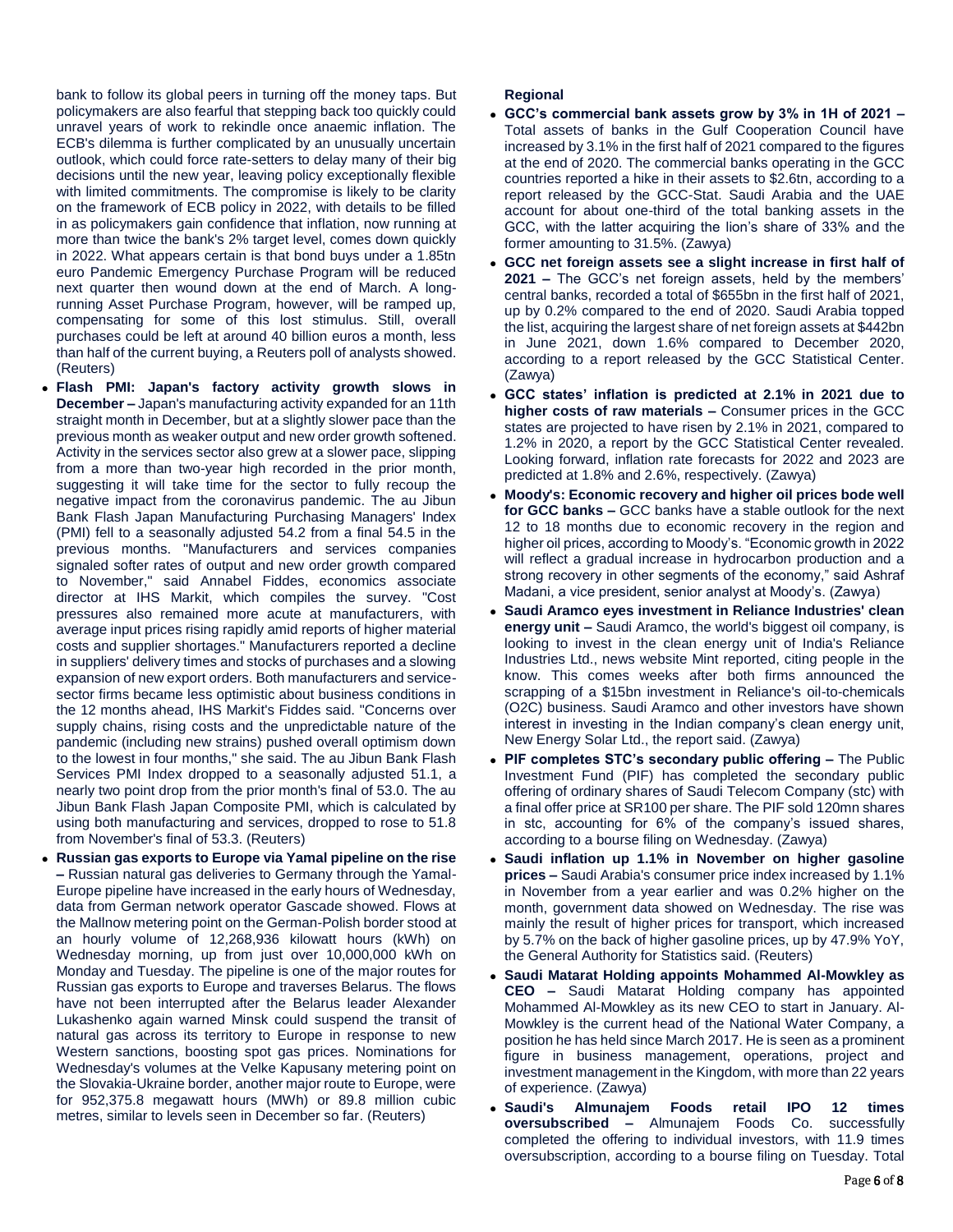amount of retail subscriptions reached SR1.3bn, HSBC Saudi Arabia, the IPO Lead Manager said in a statement on Tadawul. (Zawya)

- **UAE investors to take stake in Abu Dhabi chemicals projects –** Eight UAE-based investors have signed agreements with the Abu Dhabi Chemicals Derivatives Co (TA'ZIZ) to take a stake of up to 20% in chemicals projects worth AED15bn in an industrial chemicals zone in Abu Dhabi. In the first domestic public -private partnership in Abu Dhabi's downstream and petrochemicals sector, the investors will be committing funds alongside ADNOC, ADQ and other global partners in the TA'ZIZ Industrial Chemicals Zone, ADNOC said in a statement. (Reuters)
- **Dubai Investments offers to take over National General Insurance in AED468bn deal –** Dubai Investments has made an offer to gain full ownership of National General Insurance Co (NGI), it said on Wednesday, in a deal that values the company at nearly AED468mn. Dubai Investments, which owns 45.2% of NGI according to Refinitiv data, said it is offering to buy all or part of the NGI shares held by shareholders at AED3.12 each. The deal values the 55% stake in NGI held by investors at about AED256.48mn, according to Reuters calculations. (Reuters)
- **Dubai developer Union Properties elects new Chairman, Vice Chairman –** UAE developer Union Properties has elected Mohamed Ali Al Fardan as the new chairman of the board, the company confirmed in a disclosure to the Dubai Financial Market (DFM). In a meeting on Wednesday morning, the board of directors also picked Abdul Wahab Al Halabi as the vice chairman and formed the permanent committees for the board of directors. (Zawya)
- **Blackstone, ADIA said to near Indiabulls housing stake purchase –** Indiabulls Housing Finance Ltd.'s founder is nearing a deal to sell about half his stake in the shadow lender to investors led by Blackstone Group Inc. and Abu Dhabi Investment Authority, according to people familiar with the matter, as the sector comes out of a three -year meltdown. Sameer Gehlaut, who founded Indiabulls Housing 16 years ago, will sell roughly 11% to the firms in an initial tranche, the people said, asking not to be identified as the details are private. The transaction could be announced to the exchanges as early as Thursday, the people said. (Bloomberg)
- **Mubadala, Fincantieri to collaborate on advanced technologies –** Mubadala and Fincantieri sign Memorandum of Understanding to collaborate on advanced technologies and services in the naval, marine and industrial sectors. Mubadala, through its subsidiary Sanad, will also offer after sales services to Fincantieri products. The two will work together through specialized subsidiaries to advance innovation and industrial projects, identify other areas of collaboration. (Bloomberg)
- **ADIA invests in \$7.5bn insurance broker Ardonagh –** Abu Dhabi Investment Authority has acquired a stake in Ardonagh Group in a transaction valuing the UK insurance broker at \$7.5bn. The sovereign fund joined as a new investor in Ardonagh alongside several other large global institutions, Ardonagh said in a statement Wednesday, confirming an earlier Bloomberg News report. The investment was led by existing Ardonagh backers Madison Dearborn Partners and HPS Investment Partners, according to the statement. (Bloomberg)
- **Alpha Dhabi targets AED8bn for strategic investments –** UAE's Alpha Dhabi Holding says its board agreed on the conglomerate's expansion plans and strategy, targeting AED8bn for investments across core sectors inside and outside the Gulf state. Alpha Dhabi nine -month 2021 revenue climbed 341% YoY to AED11.425bn, CEO Hamad Al Ameri said in an emailed statement. (Bloomberg)